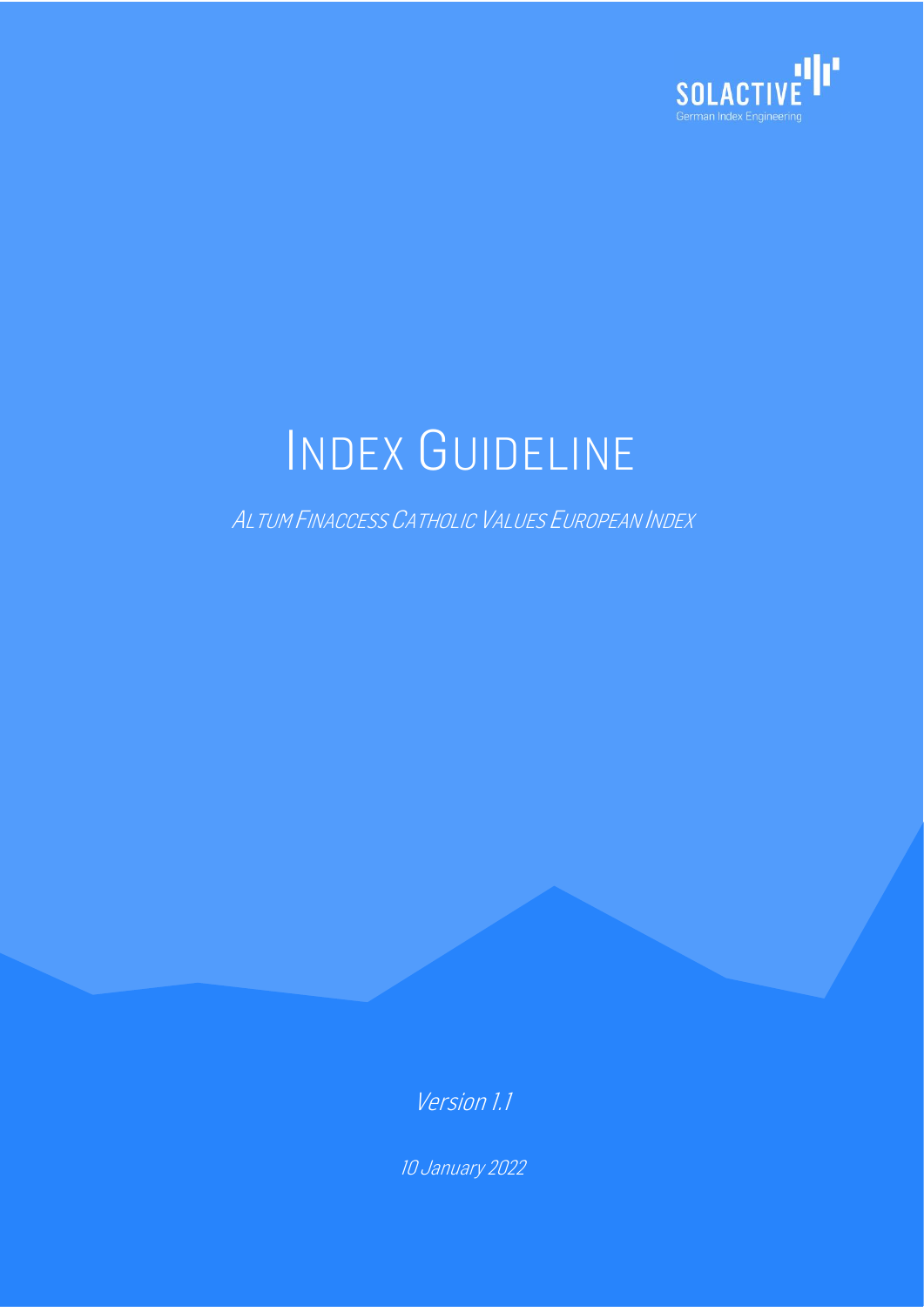### TABLE OF CONTENTS

|      | $\label{f:1} \mbox{Introduction} \,\, \ldots \,\, \ldots \,\, \ldots \,\, \ldots \,\, \ldots \,\, \ldots \,\, \ldots \,\, \ldots \,\, \ldots \,\, \ldots \,\, \ldots \,\, \ldots \,\, \ldots \,\, \ldots \,\, \ldots \,\, \ldots \,\, \ldots \,\, \ldots \,\, \ldots \,\, \ldots \,\, \ldots \,\, \ldots \,\, \ldots \,\, \ldots \,\, \ldots \,\, \ldots \,\, \ldots \,\, \ldots \,\, \ldots \,\, \ldots \,\, \ldots \,\, \ldots \,\, \ldots \,\, \ldots \,\,$ |  |
|------|----------------------------------------------------------------------------------------------------------------------------------------------------------------------------------------------------------------------------------------------------------------------------------------------------------------------------------------------------------------------------------------------------------------------------------------------------------------|--|
| 1.   |                                                                                                                                                                                                                                                                                                                                                                                                                                                                |  |
| 1.1. |                                                                                                                                                                                                                                                                                                                                                                                                                                                                |  |
| 1.2. |                                                                                                                                                                                                                                                                                                                                                                                                                                                                |  |
| 1.3. |                                                                                                                                                                                                                                                                                                                                                                                                                                                                |  |
| 1.4. |                                                                                                                                                                                                                                                                                                                                                                                                                                                                |  |
| 1.5. |                                                                                                                                                                                                                                                                                                                                                                                                                                                                |  |
| 2.   |                                                                                                                                                                                                                                                                                                                                                                                                                                                                |  |
| 2.1. |                                                                                                                                                                                                                                                                                                                                                                                                                                                                |  |
| 2.2. |                                                                                                                                                                                                                                                                                                                                                                                                                                                                |  |
| 2.3. |                                                                                                                                                                                                                                                                                                                                                                                                                                                                |  |
| 3.   |                                                                                                                                                                                                                                                                                                                                                                                                                                                                |  |
| 3.1. |                                                                                                                                                                                                                                                                                                                                                                                                                                                                |  |
| 3.2. |                                                                                                                                                                                                                                                                                                                                                                                                                                                                |  |
| 4.   |                                                                                                                                                                                                                                                                                                                                                                                                                                                                |  |
| 4.1. |                                                                                                                                                                                                                                                                                                                                                                                                                                                                |  |
| 4.2. |                                                                                                                                                                                                                                                                                                                                                                                                                                                                |  |
| 4.3. |                                                                                                                                                                                                                                                                                                                                                                                                                                                                |  |
| 4.4. |                                                                                                                                                                                                                                                                                                                                                                                                                                                                |  |
| 4.5. |                                                                                                                                                                                                                                                                                                                                                                                                                                                                |  |
| 4.6. |                                                                                                                                                                                                                                                                                                                                                                                                                                                                |  |
| 5.   |                                                                                                                                                                                                                                                                                                                                                                                                                                                                |  |
| 5.1. |                                                                                                                                                                                                                                                                                                                                                                                                                                                                |  |
| 5.2. |                                                                                                                                                                                                                                                                                                                                                                                                                                                                |  |
| 5.3. |                                                                                                                                                                                                                                                                                                                                                                                                                                                                |  |
| 5.4. |                                                                                                                                                                                                                                                                                                                                                                                                                                                                |  |
| 5.5. |                                                                                                                                                                                                                                                                                                                                                                                                                                                                |  |
| 6.   |                                                                                                                                                                                                                                                                                                                                                                                                                                                                |  |
|      |                                                                                                                                                                                                                                                                                                                                                                                                                                                                |  |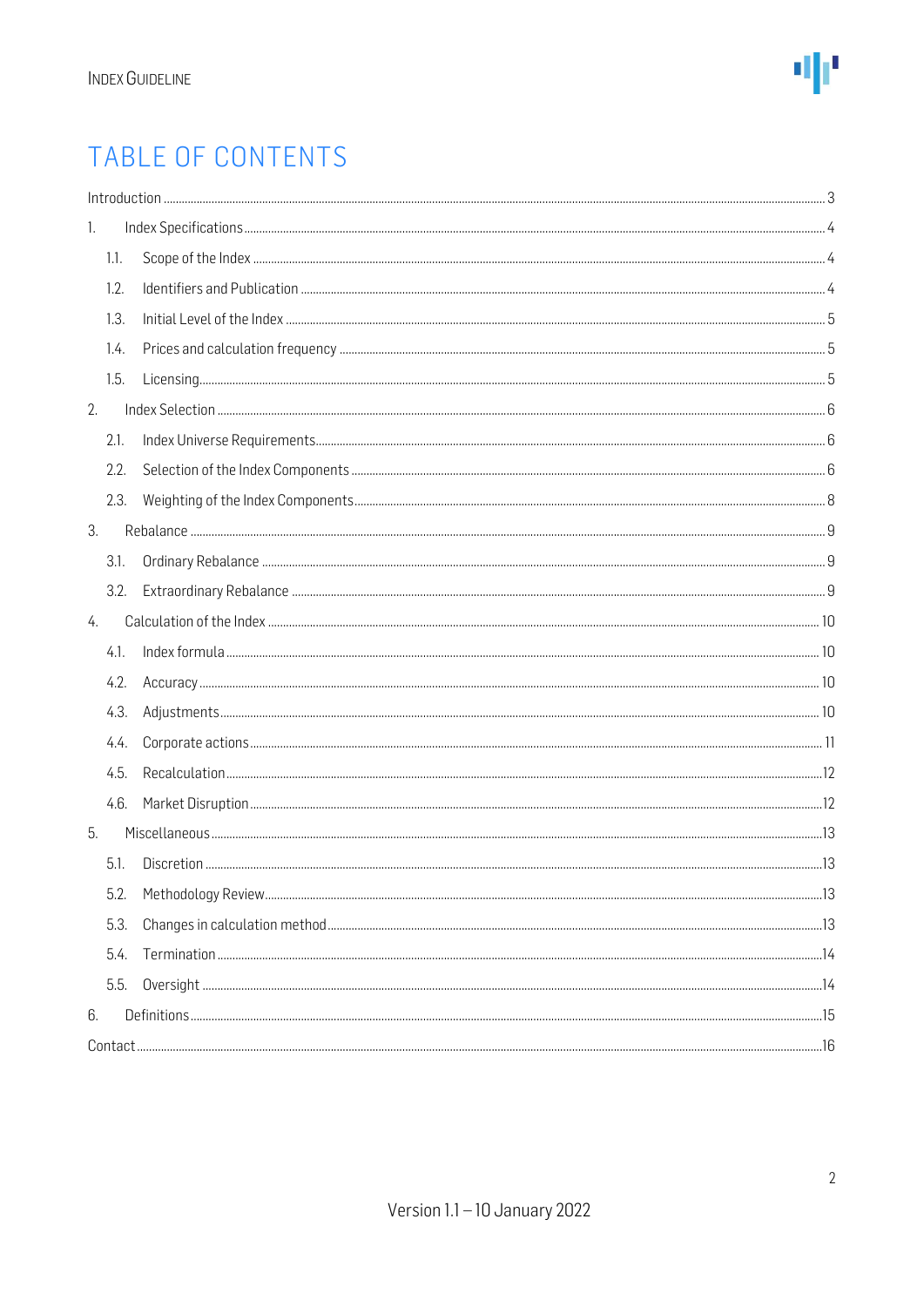### <span id="page-2-0"></span>INTRODUCTION

This document (the "GUIDELINE") is to be used as a quideline with regard to the composition, calculation and maintenance of the ALTUM FINACCESS CATHOLIC VALUES EUROPEAN INDEX (the "INDEX"). Any amendments to the rules made to the GUIDELINE are approved by the OVERSIGHT COMMITTEE specified in Section 5.5. The INDEX is owned by Altum Faithful Investing and calculated, administered and published by Solactive AG ("SOLACTIVE") assuming the role as administrator (the "INDEX ADMINISTRATOR") under the Regulation (EU) 2016/1011 (the "BENCHMARK REGULATION" or "BMR"). The name "Solactive" is trademarked.

The text uses defined terms which are formatted with "SMALL CAPS". Such Terms shall have the meaning assigned to them as specified in Section 6 (Definitions).

The GUIDELINE and the policies and methodology documents referenced herein contain the underlying principles and rules regarding the structure and operation of the INDEX. SOLACTIVE does not offer any explicit or tacit guarantee or assurance, neither pertaining to the results from the use of the INDEX nor the level of the INDEX at any certain point in time nor in any other respect. SOLACTIVE strives to the best of its ability to ensure the correctness of the calculation. There is no obligation for SOLACTIVE – irrespective of possible obligations to issuers – to advise third parties, including investors and/or financial intermediaries, of any errors in the INDEX. The publication of the INDEX by SOLACTIVE does not constitute a recommendation for capital investment and does not contain any assurance or opinion of SOLACTIVE regarding a possible investment in a financial instrument based on this INDEX.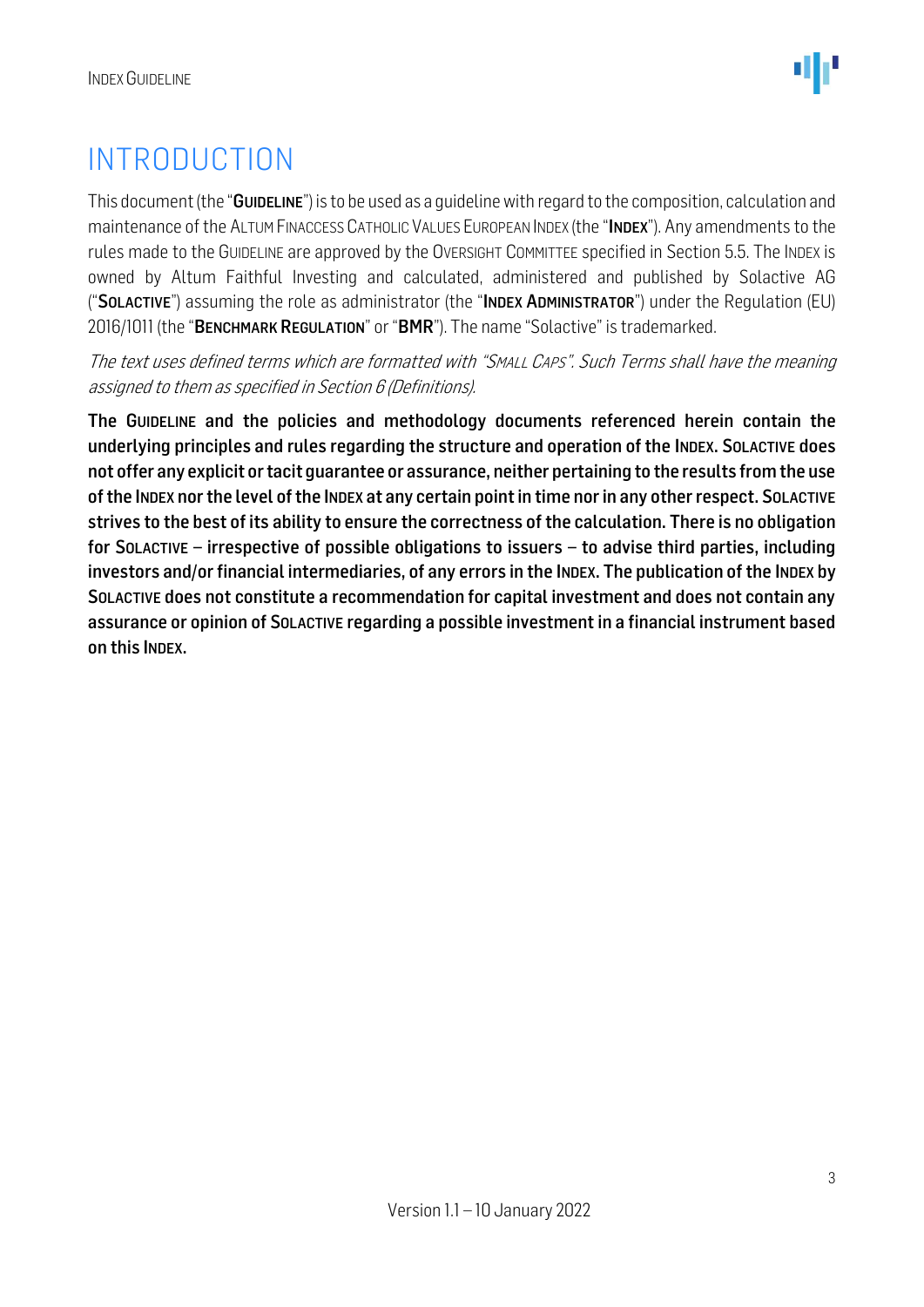### <span id="page-3-0"></span>1. INDEX SPECIFICATIONS

### <span id="page-3-1"></span>1.1. SCOPE OF THE INDEX

| Category              | <b>Description</b>                                                |  |  |  |
|-----------------------|-------------------------------------------------------------------|--|--|--|
| Asset Class           | Equity                                                            |  |  |  |
|                       | The Altum Finaccess Catholic Values European Index is designed    |  |  |  |
|                       | to provide exposure to the European equity market following       |  |  |  |
|                       | morally responsible investing criteria following Catholic         |  |  |  |
|                       | quidelines based, among others, on the Compendium of the Social   |  |  |  |
|                       | Doctrine of the Church, Pastoral Letters, Doctrinal Documents     |  |  |  |
| Strategy              | and Socially Responsible Investment Guidelines published by       |  |  |  |
|                       | Conferences of Catholic Bishops or by Catholic Religious          |  |  |  |
|                       | Institutions. The constituents of the index are selected from the |  |  |  |
|                       | 600 largest companies in the European market represented by the   |  |  |  |
|                       | Solactive Europe 600 Index.                                       |  |  |  |
| Regional Allocation   | Developed Markets [Europe]                                        |  |  |  |
| Rebalancing Fee       |                                                                   |  |  |  |
| Rebalancing Frequency | Quarterly                                                         |  |  |  |

### <span id="page-3-2"></span>1.2. IDENTIFIERS AND PUBLICATION

The INDEX is published under the following identifiers:

| <b>Name</b>                              | <b>ISIN</b>  | Currency   | Type   | <b>RIC</b>      | <b>BBG</b> ticker  |
|------------------------------------------|--------------|------------|--------|-----------------|--------------------|
| ALTUM FINACCESS CATHOLIC                 | DE000SL0BPU8 | EUR        | $PR*$  | .EUCATPR        |                    |
| <b>VALUES EUROPEAN INDEX PR</b>          |              |            |        |                 |                    |
| ALTUM FINACCESS CATHOLIC<br>DE000SL0BPV6 |              | <b>FUR</b> | $NTR*$ | <b>EUCATNTR</b> |                    |
| <b>VALUES EUROPEAN INDEX NTR</b>         |              |            |        |                 |                    |
| ALTUM FINACCESS CATHOLIC                 | DE000SL0BPW4 | <b>EUR</b> | $GTR*$ | .EUCAT          | <b>EUCAT Index</b> |
| <b>VALUES EUROPEAN INDEX TR</b>          |              |            |        |                 |                    |

\*PR, NTR, GTR means that the Index is calculated as price return, net total return, gross total return Index as described in the Equity Index Methodology, which is available on the SOLACTIVE website[: https://www.solactive.com/documents/equity-index-methodology/](https://www.solactive.com/documents/equity-index-methodology/)

The INDEX is published on the website of the INDEX ADMINISTRATOR [\(www.solactive.com\)](http://www.solactive.com/) and is, in addition, available via the price marketing services of Boerse Stuttgart GmbH and may be distributed to all of its affiliated vendors. Each vendor decides on an individual basis as to whether it will distribute or display the INDEX via its information systems.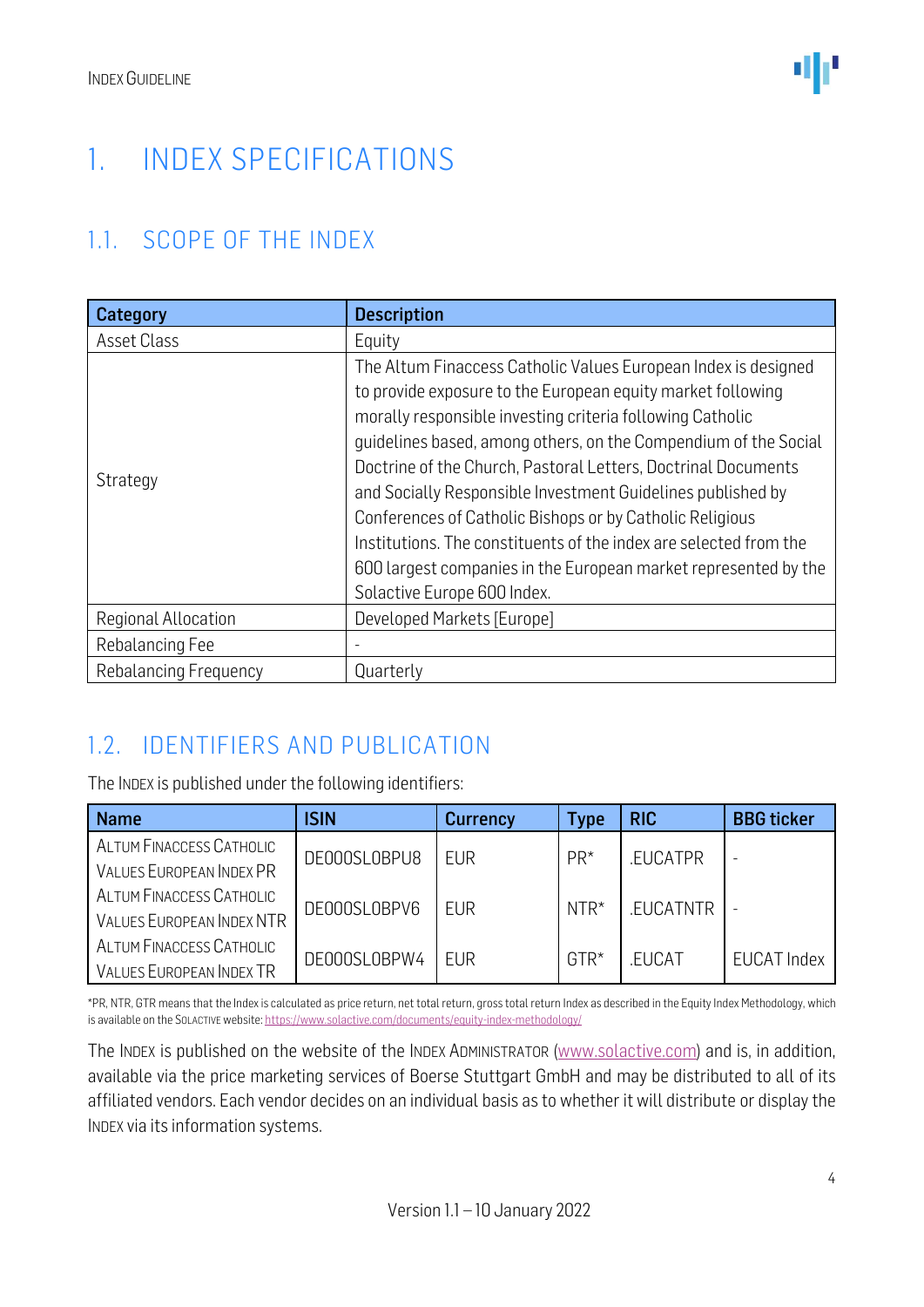Any publication in relation to the INDEX (e.g. notices, amendments to the GUIDELINE) will be available at the website of the INDEX ADMINISTRATOR: [https://www.solactive.com/news/announcements/.](https://www.solactive.com/news/announcements/)

### <span id="page-4-0"></span>1.3. INITIAL LEVEL OF THE INDEX

The initial level of the INDEX on the 01/02/2017, the START DATE, is 1000. Historical values from the 06/11/2020, the LIVE DATE, will be recorded in accordance with Article 8 of the BMR. Levels of the INDEX published for a period prior to the LIVE DATE have been back-tested.

### <span id="page-4-1"></span>1.4. PRICES AND CALCULATION FREQUENCY

The level of the INDEX is calculated on each CALCULATION DAY from 9:00 a.m. to 10:50 p.m. CET based on the TRADING PRICES on the EXCHANGES on which the INDEX COMPONENTS are listed. TRADING PRICES of INDEX COMPONENTS not listed in the INDEX CURRENCY are converted using the current Intercontinental Exchange (ICE) spot foreign exchange rate. Should there be no current TRADING PRICE for an INDEXCOMPONENT, the later of: (i) the most recent CLOSING PRICE; or (ii) the last available TRADING PRICE for the preceding TRADING DAY is used in the calculation.

In addition to the intraday calculation a closing level of the INDEX for each CALCULATION DAY is also calculated. This closing level is based on the CLOSING PRICES for the INDEX COMPONENTS on the respective EXCHANGES on which the INDEX COMPONENTS are listed. The CLOSING PRICES of INDEX COMPONENTS not listed in the INDEX CURRENCY are converted using the 04:00 p.m. London time WM Fixing quoted by Reuters. If there is no 04:00 p.m. London time WM Fixing for the relevant CALCULATION DAY, the last available 04:00 p.m. London time WM Fixing will be used for the closing level calculation.

### <span id="page-4-2"></span>1.5. LICENSING

Licenses to use the INDEX as the underlying value for financial instruments, investment funds and financial contracts may be issued to stock exchanges, banks, financial services providers and investment houses by Altum Faithful Investing.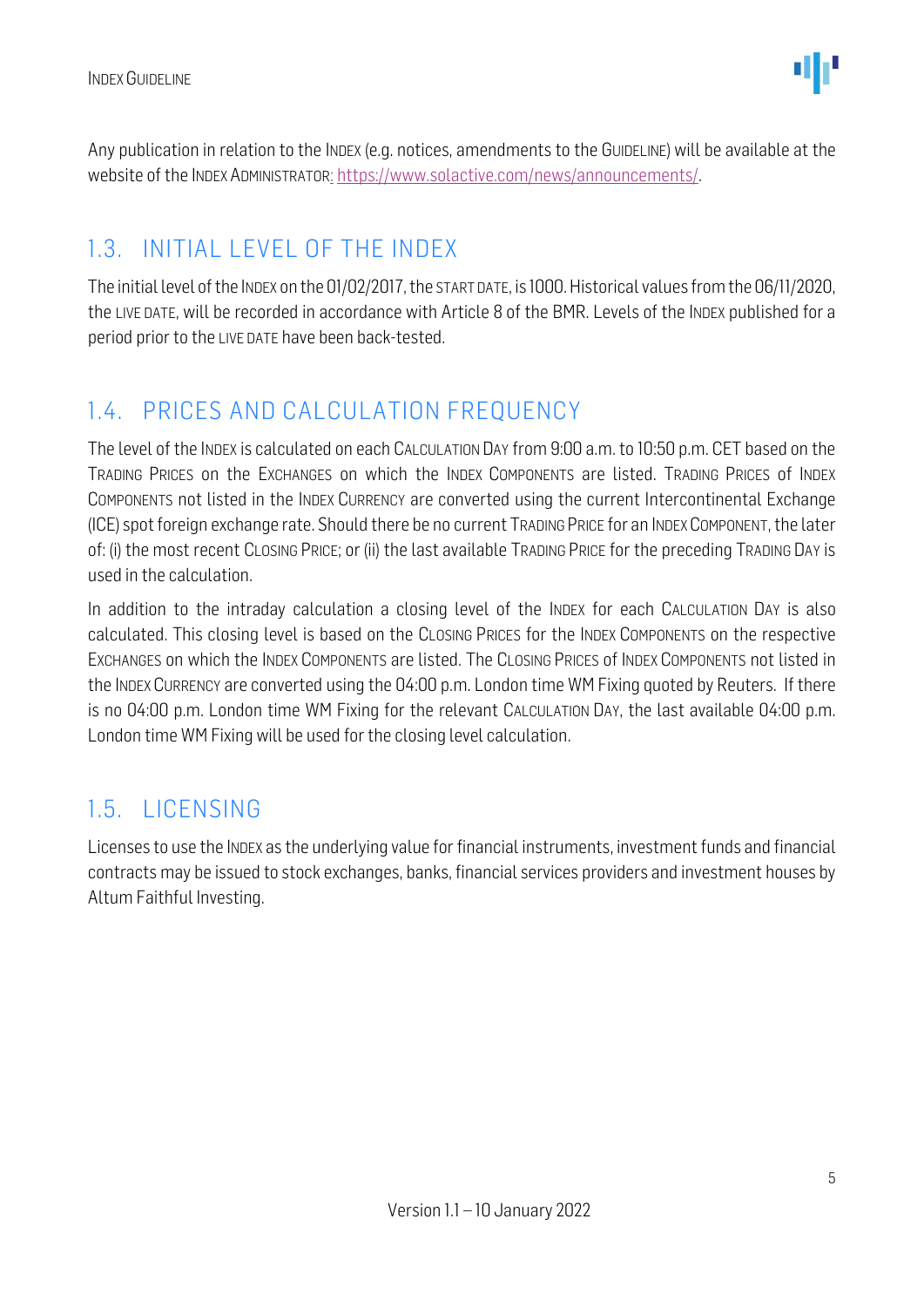### <span id="page-5-0"></span>2. INDEX SELECTION

On each SELECTION DAY, the SELECTION PARTY will revise the composition of the INDEX.

In a first step, the INDEX ADMINISTRATOR determines the INDEX UNIVERSE in accordance with Section 2.1. The INDEX UNIVERSE comprises all those financial instruments which fulfill the INDEX UNIVERSE REQUIREMENTS (as specified in Section 2.1) and will constitute a starting pool from which the components of the INDEX will be selected. Based on this INDEX UNIVERSE, the new composition of the INDEX will be determined by applying the rules outlined in Section 2.2.

Each new INDEX COMPONENT will be assigned a weight as described in Section 2.3.

### <span id="page-5-1"></span>2.1. INDEX UNIVERSE REQUIREMENTS

The INDEX UNIVERSE is comprised of all financial instruments which fulfill the below requirements

#### (the "INDEX UNIVERSE REQUIREMENTS"):

Component of the GBS INDEX UNIVERSE of the Solactive Europe 600 Index (ISIN: DE000SLA9G16), on a **SELECTION DAY** 

The determination of the INDEX UNIVERSE is fully rule-based and the INDEX ADMINISTRATOR cannot make any discretionary decisions.

#### <span id="page-5-2"></span>2.2. SELECTION OF THE INDEX COMPONENTS

Based on the INDEX UNIVERSE, the initial composition of the INDEX as well as any selection for an ordinary rebalance is determined on the SELECTION DAY in accordance with the following rules:

INDEX COMPONENTS are selected based on compliance with the Altum Investment Guidelines. These guidelines are focused on promoting morally responsible investing following the Catholic teaching based, among others, on the Compendium of the Social Doctrine of the Church, Pastoral Letters, Doctrinal Documents and Socially Responsible Investment Guidelines published by Conferences of Catholic Bishops or by Catholic Religious Institutions.

Altum Investment Guidelines are based on the following principles:

- 1. Promotion of Human Life:
	- a. Selecting companies/securities that support policies and initiatives pursuing to protect human life at every stage of its existence, from the moment of conception until natural death.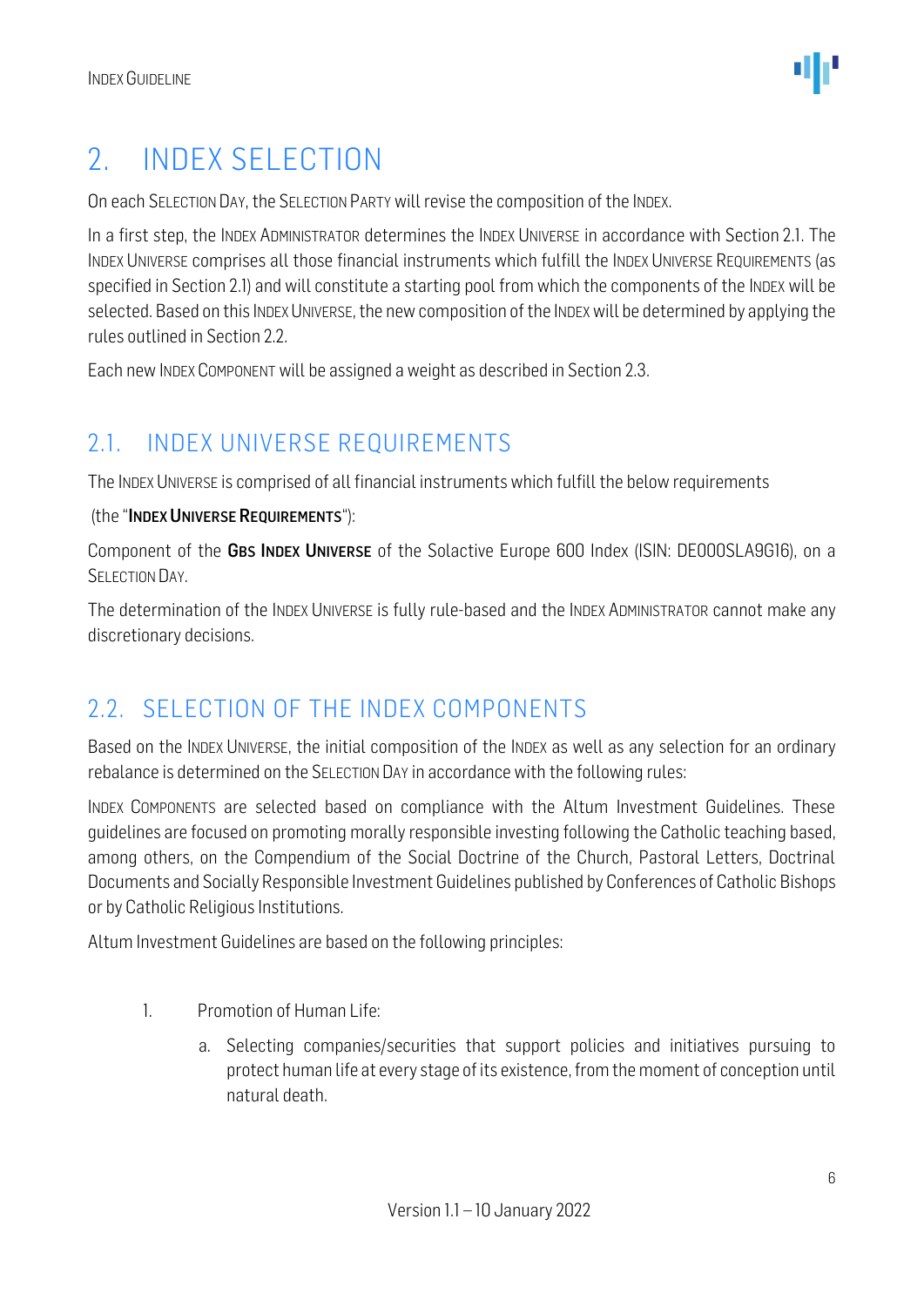- b. Respecting the life of the unborn: shall avoid investing in companies/ securities involved directly or indirectly in the practice of abortion or manufacturing of abortifacients and/or contraceptives.
- c. Protecting from instrumentalization of procreation: shall avoid investing in companies/securities involved in embryonic stem cell research, fetal tissue/embryoderived stem cell research or human cloning.
- d. Promoting "culture of life" vs the establishment of the "culture of death": shall avoid investing in companies/securities involved directly or indirectly in the practice of euthanasia, death penalty or involved in the production and sale of indiscriminate weapons or weapons of mass destruction.
- 2. Promotion of Family:
	- a. Shall seek to invest in companies/securities that promote and recognize the social virtues and the social value of the family.
	- b. Shall avoid investing in companies/securities whose actions and practices actively attack the Catholic conception of marriage and family.
- 3. Promotion of Human Dignity:
	- a. Shall seek to invest in companies/securities that manifest responsible management practices, behave responsibly towards preserving human dignity and operate with integrity (respect for labor law, no corrupt practices or unfair business practices) in the interaction with its stake- holders (employees, competitors, customers and suppliers).
	- b. Curbing Pornography: shall avoid investing in companies/securities with a significant involvement in producing, directing, publishing, distributing and/or retailing of adult entertainment materials of pornographic nature.
	- c. Promoting freedom from addictions: shall positively weigh companies/ securities that promote freedom from addictive behaviors, especially those caused by alcohol, tobacco, and gambling.
	- d. Practicing Religious Liberty: shall avoid investing in assets from governments or companies who promote or carry out religious persecution against any faith, or deprive people from the right of religious freedom.
- 4. Care and Protection of the Creation: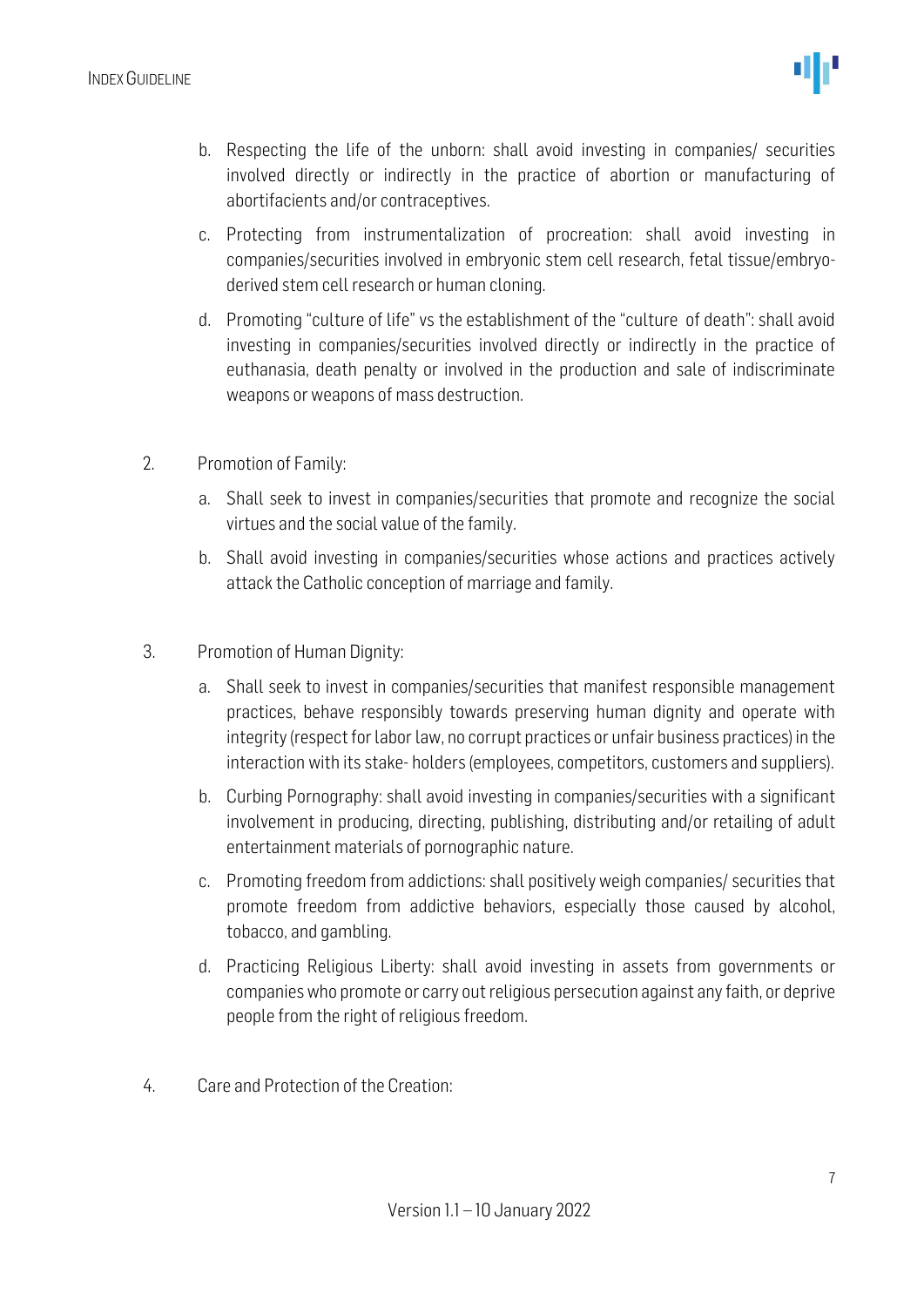- a. Shall seek to promote through its investments positive initiatives performed by governments/companies that implement the highest standards in environmental behavior.
- b. Shall seek to promote through its investments the implementation of environmental stewardship aimed at preserving the Creation for future generations, valuing practices and actions that promote the reduction of abusive environmental impact.

#### (the "INDEX COMPONENT REQUIREMENTS").

The INDEX ADMINISTRATOR has outsourced the selection of the INDEX COMPONENTS to the SELECTION PARTY. Such outsourcing has been made in accordance with the requirements of the BMR (Article 10 BMR). Any discretionary decision of the SELECTION PARTY will be made in accordance with the specifications regarding the exercise of discretion or expert judgement established by the INDEX ADMINISTRATOR.

#### <span id="page-7-0"></span>2.3. WEIGHTING OF THE INDEX COMPONENTS

On each SELECTION DAY each INDEX COMPONENT is assigned an equal weight.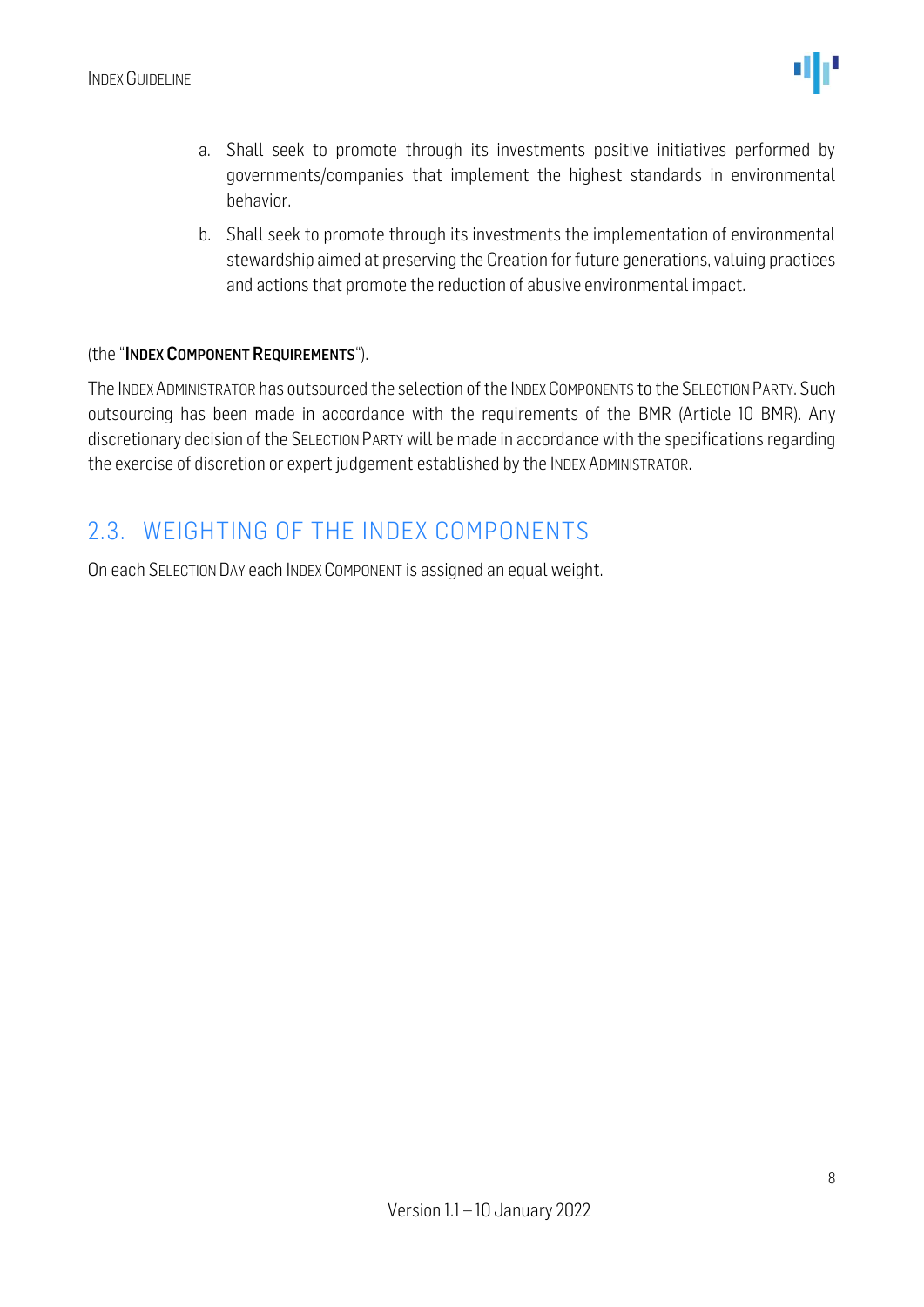## <span id="page-8-0"></span>3. REBALANCE

### <span id="page-8-1"></span>3.1. ORDINARY REBALANCE

In order to reflect the new selection of the INDEX COMPONENTS determined on the SELECTION DAY (in accordance with Section 2.1 and 2.2) the INDEX is adjusted on the REBALANCE DAY after CLOSE OF BUSINESS.

This is carried out by implementing the shares as determined on the FIXING DAY based on the weights calculated on the SELECTION DAY.

For more information on the rebalance procedure please refer to the Equity Index Methodology, which is incorporated by reference and available on the Solactive website: [https://www.solactive.com/documents/equity-index-methodology/\]](https://www.solactive.com/documents/equity-index-methodology/)

SOLACTIVE will publish any changes made to the INDEX COMPONENTS with sufficient notice before the REBALANCE DAY on the SOLACTIVE webpage under the section "Announcement", which is available at https://www.solactive.com/news/announcements/

#### <span id="page-8-2"></span>3.2. EXTRAORDINARY REBALANCE

The INDEX is not rebalanced extraordinarily.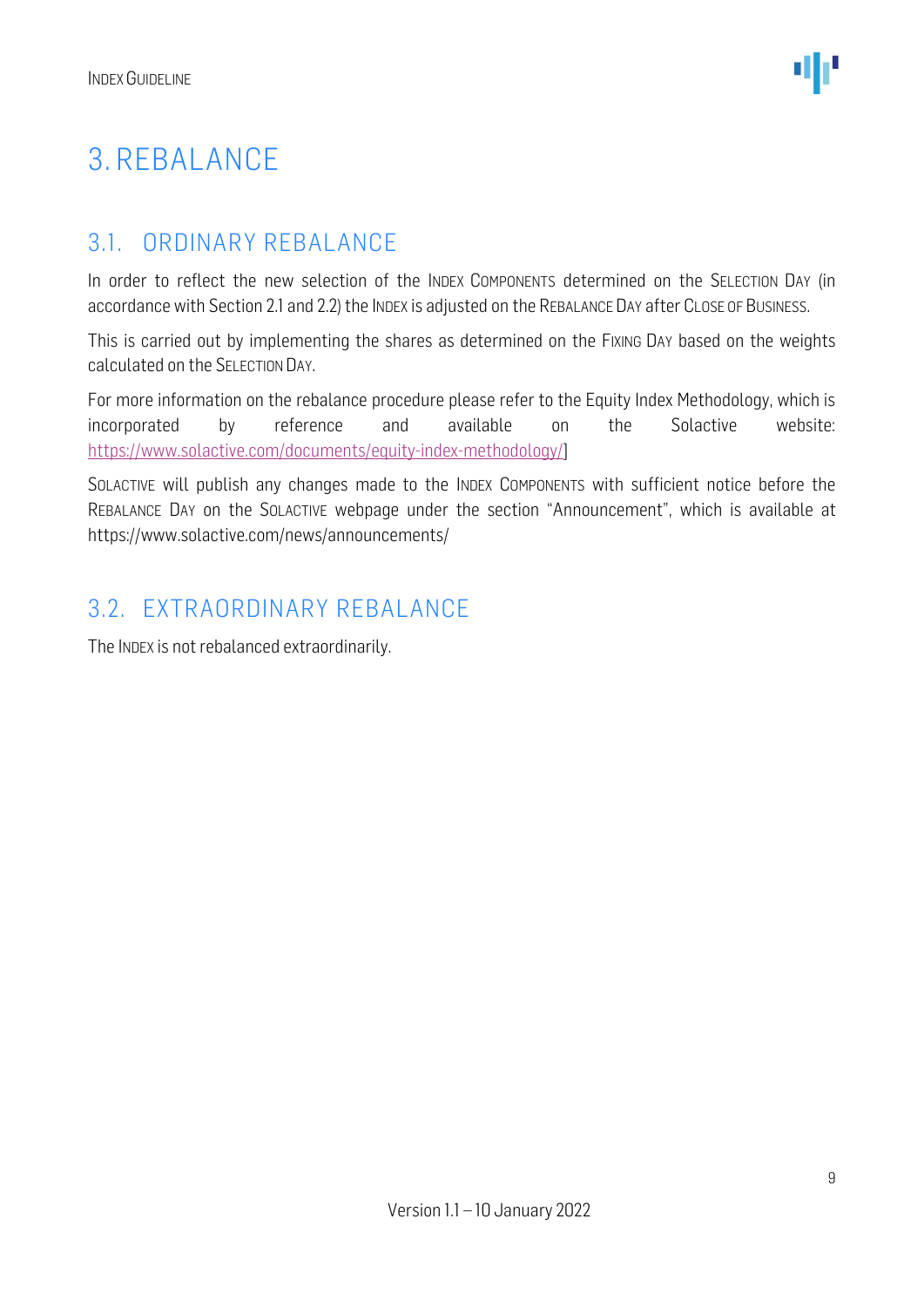### <span id="page-9-0"></span>4. CALCULATION OF THE INDEX

### <span id="page-9-1"></span>4.1. INDEX FORMULA

The INDEX is calculated as a price return, net total return, gross total return Index.

The calculation is performed according to the Equity Index Methodology, which is available on the SOLACTIVE website: [https://www.solactive.com/documents/equity-index-methodology/.](https://www.solactive.com/documents/equity-index-methodology/) The divisor index formula stipulates that the level of the INDEX changes based on the change of the prices of its INDEX COMPONENTS taking into account their weight in the INDEX and any currency conversion in case the price of an INDEX COMPONENT is quoted in a currency other than the INDEX CURRENCY.

Any dividends or other distributions are reinvested across the entire basket of INDEX COMPONENTS by means of a divisor at the opening of the effective date (the so-called ex-date) of the payment of such dividend or other distribution.

A more detailed description of the mechanics of the index calculation formula can be found in the Equity Index Methodology under Section 1.2.

### <span id="page-9-2"></span>4.2. ACCURACY

The level of the INDEX will be rounded to two decimal places. Divisors will be rounded to six decimal places. TRADING PRICES and foreign exchange rates will be rounded to six decimal places.

### <span id="page-9-3"></span>4.3. ADJUSTMENTS

Under certain circumstances, an adjustment of the INDEXmay be necessary between two regular REBALANCE DAYS. Such adjustment has to be made if a corporate action (as specified in Section 4.4 below) in relation of an INDEX COMPONENT occurs. Such adjustment may have to be done in relation to an INDEX COMPONENT and/or may also affect the number of INDEX COMPONENTS and/or the weighting of certain INDEX COMPONENTS and will be made in compliance with the Solactive Equity Index Methodology, which is incorporated by reference and available on the SOLACTIVE website: [https://www.solactive.com/documents/equity-index-methodology/.](https://www.solactive.com/documents/equity-index-methodology/)

SOLACTIVE will announce the INDEX adjustment giving a notice period of at least two TRADING DAYS (with respect to the affected INDEX COMPONENT) on the SOLACTIVE website under the Section "Announcements", which is available at https://www.solactive.com/news/announcements/. The INDEX adjustments will be implemented on the effective day specified in the respective notice.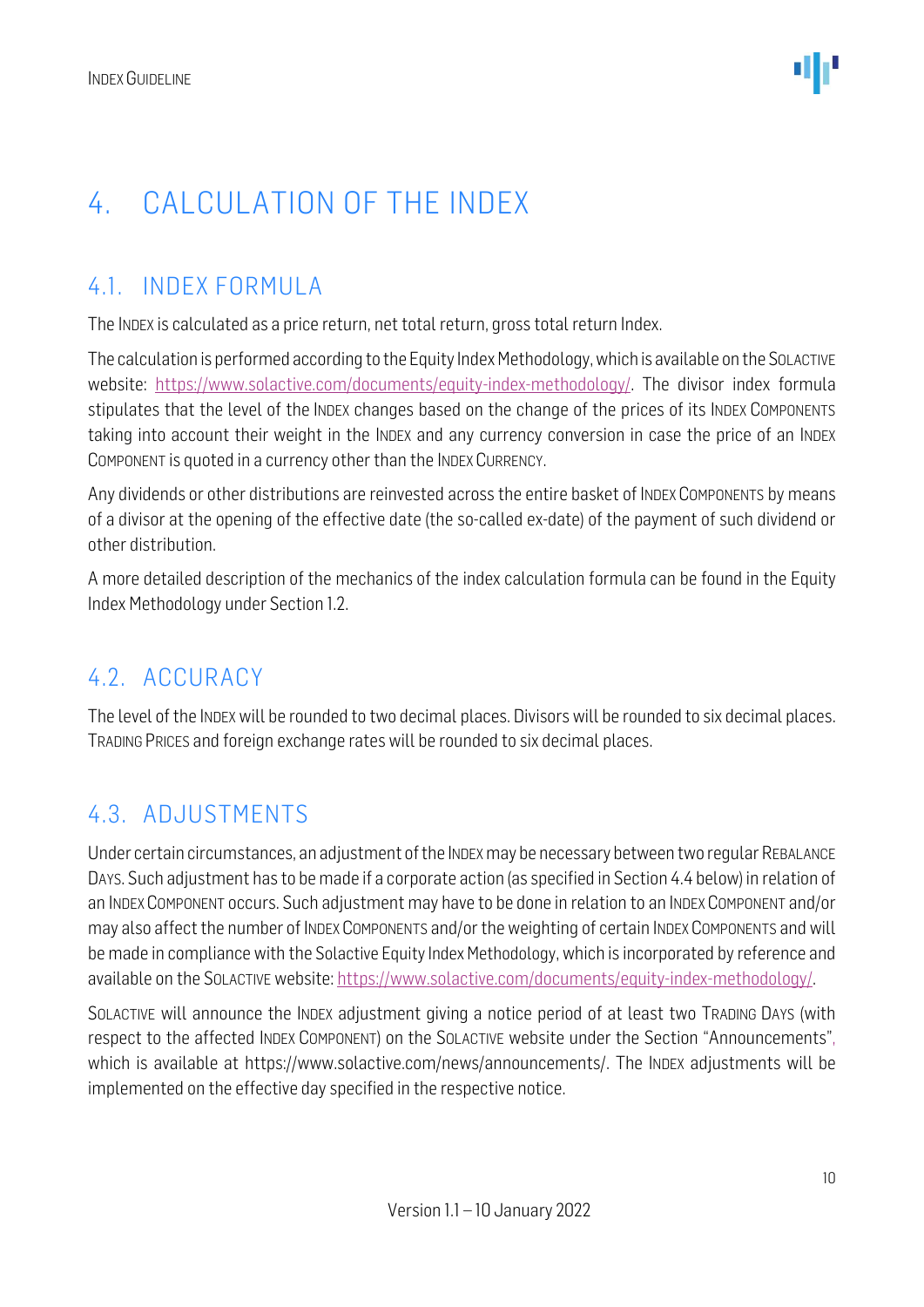### <span id="page-10-0"></span>4.4. CORPORATE ACTIONS

As part of the INDEX maintenance SOLACTIVE will consider various events – also referred to as corporate actions –which result in an adjustment to the INDEX between two regular REBALANCE DAYS. Such events have a material impact on the price, weighting or overall integrity of INDEX COMPONENTS. Therefore, they need to be accounted for in the calculation of the INDEX. Corporate actions will be implemented from the cum-day to the ex-day of the corporate action, so that the adjustment to the INDEX coincides with the occurrence of the price effect of the respective corporate action.

Adjustments to the INDEX to account for corporate actions will be made in compliance with the Equity Index Methodology, which is available on the SOLACTIVE website: [https://www.solactive.com/documents/equity](https://www.solactive.com/documents/equity-index-methodology/)[index-methodology/.](https://www.solactive.com/documents/equity-index-methodology/) This document contains for each corporate action a brief definition and specifies the relevant adjustment to the INDEX variables.

While SOLACTIVE aims at creating and maintaining its methodology for treatment of corporate actions as generic and transparent as possible and in line with regulatory requirements, it retains the right in accordance with the Equity Index Methodology to deviate from these standard procedures in case of any unusual or complex corporate action or if such a deviation is made to preserve the comparability and representativeness of the INDEX over time.

SOLACTIVE considers following, but not conclusive, list of corporate actions as relevant for INDEX maintenance:

- $\geq$  Cash Distributions (e.g. payment of a dividend)
- $>$  Stock distributions (e.g. payment of a dividend in form of additional shares)
- $>$  Stock distributions of another company (e.g. payment of a dividend in form of additional shares of another company (e.g. of a subsidiary))
- $>$  Share splits (company's present shares are divided and therefore multiplied by a given factor)
- $\geq$  Reverse splits (company's present shares are effectively merged)
- $>$  Capital increases (such as issuing additional shares)
- $>$  Share repurchases (a company offer its shareholders the option to sell their shares to a fixed price)
- $>$  Spin-offs (the company splits its business activities into two or more entities and distributes new equity shares in the created entities to the shareholders of the former entity)
- $>$  Mergers & Acquisitions (transaction in which the ownership of a company (or other business organizations) are transferred or consolidated with other entities, e.g. fusion of two or more separate companies into one entity)
- $\geq$  Delistings (company's shares are no longer publicly traded at a stock exchange)
- $\geq$  Nationalization of a company (effective control of a legal entity is taken over by a state)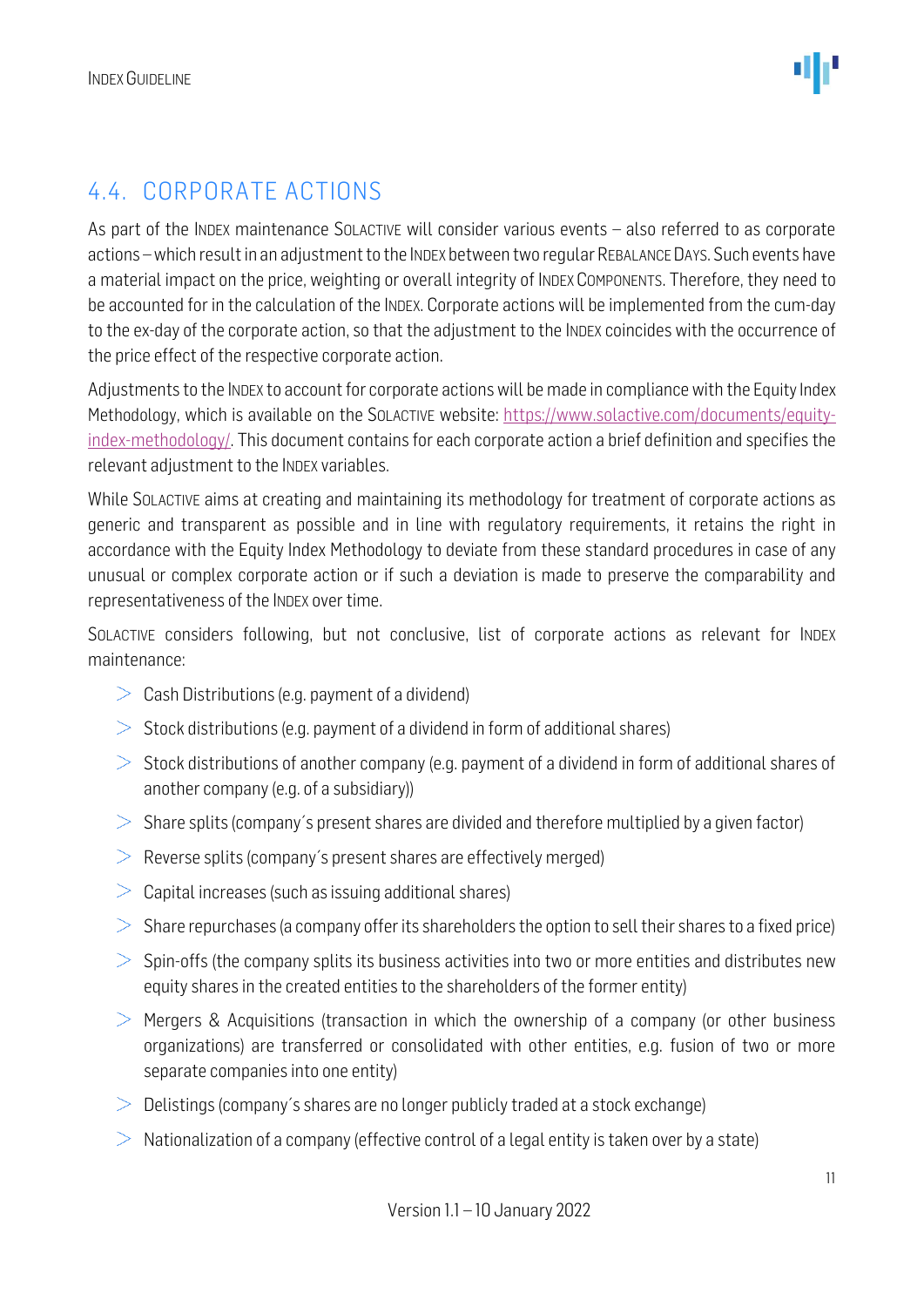$>$  Insolvency

### <span id="page-11-0"></span>4.5. RECALCULATION

SOLACTIVE makes the greatest possible efforts to accurately calculate and maintain its indices. However, errors in the determination process may occur from time to time for variety reasons (internal or external) and therefore, cannot be completely ruled out. SOLACTIVE endeavors to correct all errors that have been identified within a reasonable period of time. The understanding of "a reasonable period of time" as well as the general measures to be taken are generally depending on the underlying and is specified in the Solactive Correction Policy, which is incorporated by reference and available on the SOLACTIVE website: [https://www.solactive.com/documents/correction-policy/.](https://www.solactive.com/documents/correction-policy/)

#### <span id="page-11-1"></span>4.6. MARKET DISRUPTION

In periods of market stress SOLACTIVE calculates its indices following predefined and exhaustive arrangements as described in the Solactive Disruption Policy, which is incorporated by reference and available on the SOLACTIVE website: [https://www.solactive.com/documents/disruption-policy/.](https://www.solactive.com/documents/disruption-policy/) Such market stress can arise due to a variety of reasons, but generally results in inaccurate or delayed prices for one or more INDEXCOMPONENTS. The determination of the INDEXmay be limited or impaired at times of illiquid or fragmented markets and market stress.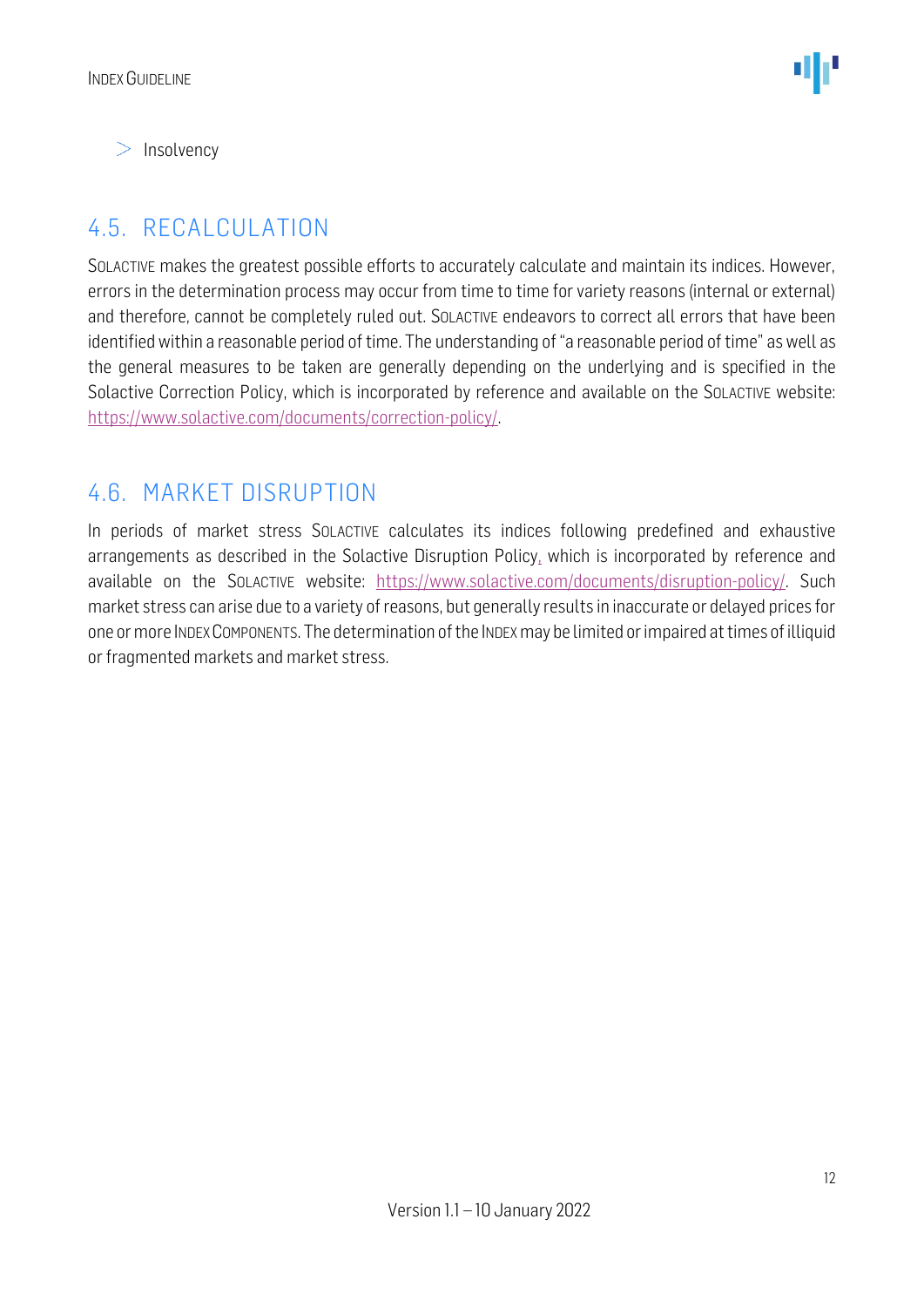### <span id="page-12-0"></span>5. MISCELLANEOUS

### <span id="page-12-1"></span>5.1. DISCRETION

Any discretion which may need to be exercised in relation to the determination of the INDEX (for example the determination of the INDEX UNIVERSE (if applicable), the selection of the INDEX COMPONENTS (if applicable) or any other relevant decisions in relation to the INDEX) shall be made in accordance with strict rules regarding the exercise of discretion or expert judgement.

For the INDEX, a SELECTION PARTY is used. The determinations of the INDEX COMPONENTS are subject to decisions of the SELECTION PARTY where the exercise of discretion is needed. The SELECTION PARTY has confirmed, that such discretionary decision is performed in accordance with the specifications established by the INDEX ADMINISTRATOR.

### <span id="page-12-2"></span>5.2. METHODOLOGY REVIEW

The methodology of the INDEX is subject to regular review, at least annually. In case a need of a change of the methodology has been identified within such review (e.g. if the underlying market or economic reality has changed since the launch of the INDEX, i.e. if the present methodology is based on obsolete assumptions and factors and no longer reflects the reality as accurately, reliably and appropriately as before), such change will be made in accordance with the Solactive Methodology Policy, which is incorporated by reference and available on the SOLACTIVE website: [https://www.solactive.com/documents/methodology-policy/.](https://www.solactive.com/documents/methodology-policy/)

Such change in the methodology will be announced on the SOLACTIVE website under the Section "Announcement", which is available at https://www.solactive.com/news/announcements/. The date of the last amendment of this INDEX is contained in this GUIDELINE.

### <span id="page-12-3"></span>5.3. CHANGES IN CALCULATION METHOD

The application by the INDEX ADMINISTRATOR of the method described in this document is final and binding. The INDEXADMINISTRATOR shall apply the method described above for the composition and calculation of the INDEX. However, it cannot be excluded that the market environment, supervisory, legal and financial or tax reasons may require changes to be made to this method. The INDEX ADMINISTRATOR may also make changes to the terms and conditions of the INDEX and the method applied to calculate the INDEX that it deems to be necessary and desirable in order to prevent obvious or demonstrable error or to remedy, correct or supplement incorrect terms and conditions. The INDEX ADMINISTRATOR is not obliged to provide information on any such modifications or changes. Despite the modifications and changes, the INDEX ADMINISTRATOR will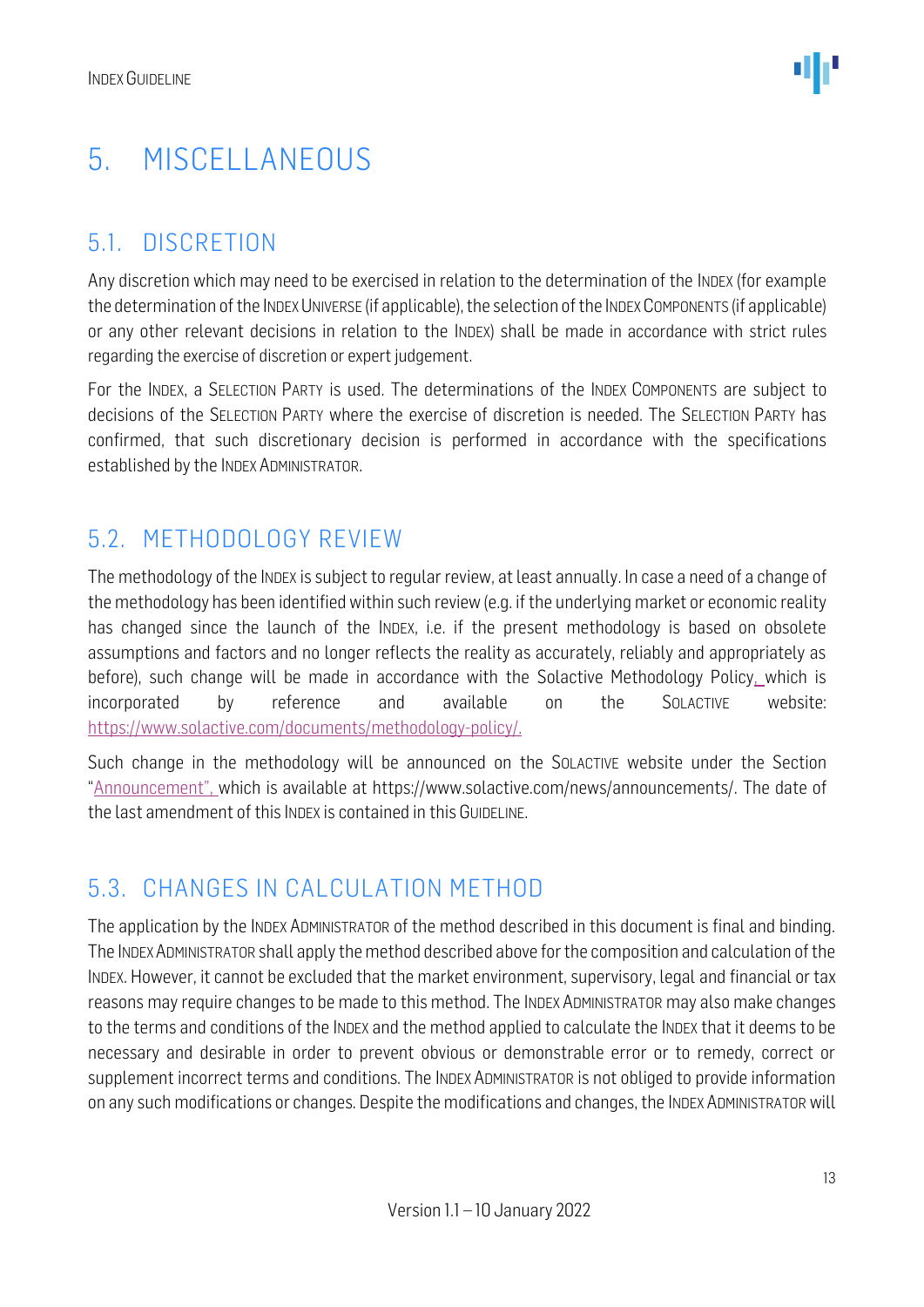take the appropriate steps to ensure a calculation method is applied that is consistent with the method described above.

#### <span id="page-13-0"></span>5.4. TERMINATION

SOLACTIVE makes the greatest possible efforts to ensure the resilience and continued integrity of its indices over time. Where necessary, SOLACTIVE follows a clearly defined and transparent procedure to adapt Index methodologies to changing underlying markets (see Section 5.2 "Methodology Review") in order to maintain continued reliability and comparability of the indices. Nevertheless, if no other options are available the orderly cessation of the INDEX may be indicated. This is usually the case when the underlying market or economic reality, which an index is set to measure or to reflect, changes substantially and in a way not foreseeable at the time of inception of the index, the index rules, and particularly the selection criteria, can no longer be applied coherently or the index is no longer used as the underlying value for financial instruments, investment funds and financial contracts.

SOLACTIVE has established and maintains clear guidelines on how to identify situations in which the cessation of an index is unavoidable, how stakeholders are to be informed and consulted and the procedures to be followed for a termination or the transition to an alternative index. Details are specified in the Solactive Termination Policy, which is incorporated by reference and available on the SOLACTIVE website: [https://www.solactive.com/documents/termination-policy/.](https://www.solactive.com/documents/termination-policy/)

### <span id="page-13-1"></span>5.5. OVERSIGHT

An oversight committee composed of staff from SOLACTIVE and its subsidiaries (the "OVERSIGHT COMMITTEE") is responsible for decisions regarding any amendments to the rules of the INDEX. Any such amendment, which may result in an amendment of the GUIDELINE, must be submitted to the OVERSIGHT COMMITTEE for prior approval and will be made in compliance with the [Methodology](http://methodology/) Policy, which is available on the SOLACTIVE website: [https://www.solactive.com/documents/methodology-policy/.](https://www.solactive.com/documents/methodology-policy/)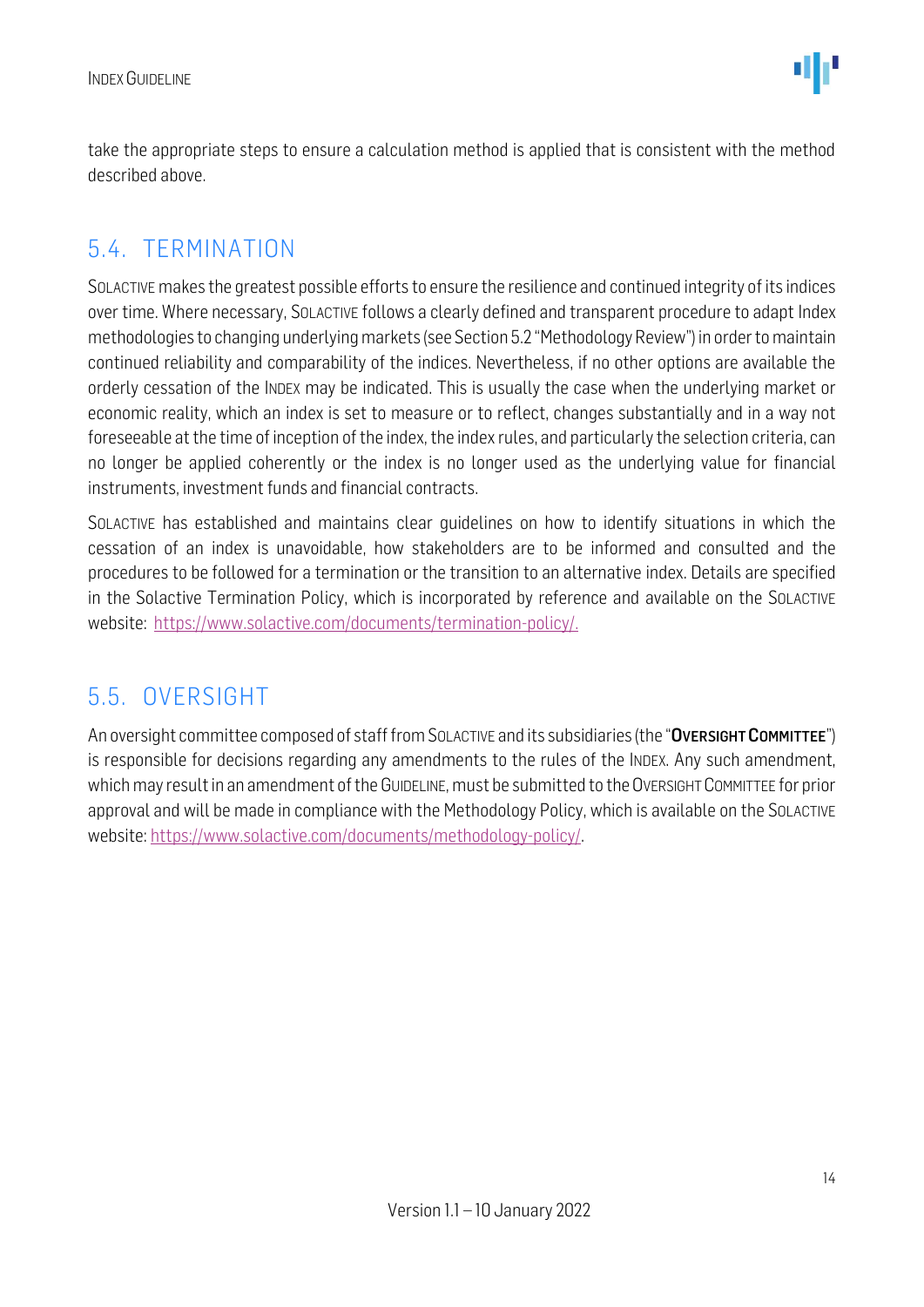### <span id="page-14-0"></span>6. DEFINITIONS

"BENCHMARK REGULATION" shall have the meaning as defined in Section "Introduction".

"BMR" shall have the meaning as defined in Section "Introduction".

"BUSINESS DAY" is every weekday from Monday to Friday.

"CALCULATION DAY" is every weekday from Monday to Friday. A day on which the EUREX Exchange is not open for general business is not a CALCULATION DAY.

"CLOSE OF BUSINESS" is the calculation time of the closing level of the INDEX as outlined in Section 1.4.

The "CLOSING PRICE" in respect of an INDEX COMPONENT and a TRADING DAY is a security's final regular-hours TRADING PRICE published by the EXCHANGE and determined in accordance with the EXCHANGE regulations. If the EXCHANGE has no or has not published a CLOSING PRICE in accordance with the EXCHANGE rules for an INDEX COMPONENT, the last TRADING PRICE will be used.

"Eligible GBS Rebalance Day" is each day that is a TRADING DAY at the New York Stock Exchange, the London Stock Exchange, the EUREX Exchange, and the Tokyo Stock Exchange

"ELIGIBLE REBALANCE DAY" is each day that is an ELIGIBLE GBS REBALANCE DAY and a TRADING DAY on each of the EXCHANGES of current and new INDEX COMPONENTS of the Solactive Europe 600 Index (ISIN: DE000SLA9G16).

"EXCHANGE" is with respect to the INDEX and every INDEX COMPONENT, the respective exchange where the INDEX COMPONENT has its listing as determined in accordance with the rules in Section 2.

"FIXING DAY" is the SELECTION DAY.

The "FREE FLOAT" is with regard to each of the securities fulfilling the Index Component Requirements on a SELECTION DAY the share class-specific fraction of the total number of shares of such share class issued that are available for trading by market participants and not locked-in by long term holders, as sourced from data vendors.

The "FREE FLOAT MARKET CAPITALIZATION" is with regard to each of the securities fulfilling the Index Component Requirements on a SELECTION DAY the share class-specific free float market capitalization. It is calculated as the multiplication of the shares outstanding in FREE FLOAT (as sourced from data vendors) with the CLOSING PRICE of the share class as of the respective SELECTION DAY.

"GBS INDEX UNIVERSE" is the INDEX UNIVERSE as defined in the quideline of the SOLACTIVE Global Benchmark Series [\(https://solactive.com/downloads/Guideline-Solactive-GBS-Benchmark-Series.pdf\)](https://solactive.com/downloads/Guideline-Solactive-GBS-Benchmark-Series.pdf) for the GBS Index specified in Section 2.1.

"GUIDELINE" shall have the meaning as defined in Section "Introduction".

"INDEX" shall have the meaning as defined in Section "Introduction".

"INDEX ADMINISTRATOR" shall have the meaning as defined in Section "Introduction".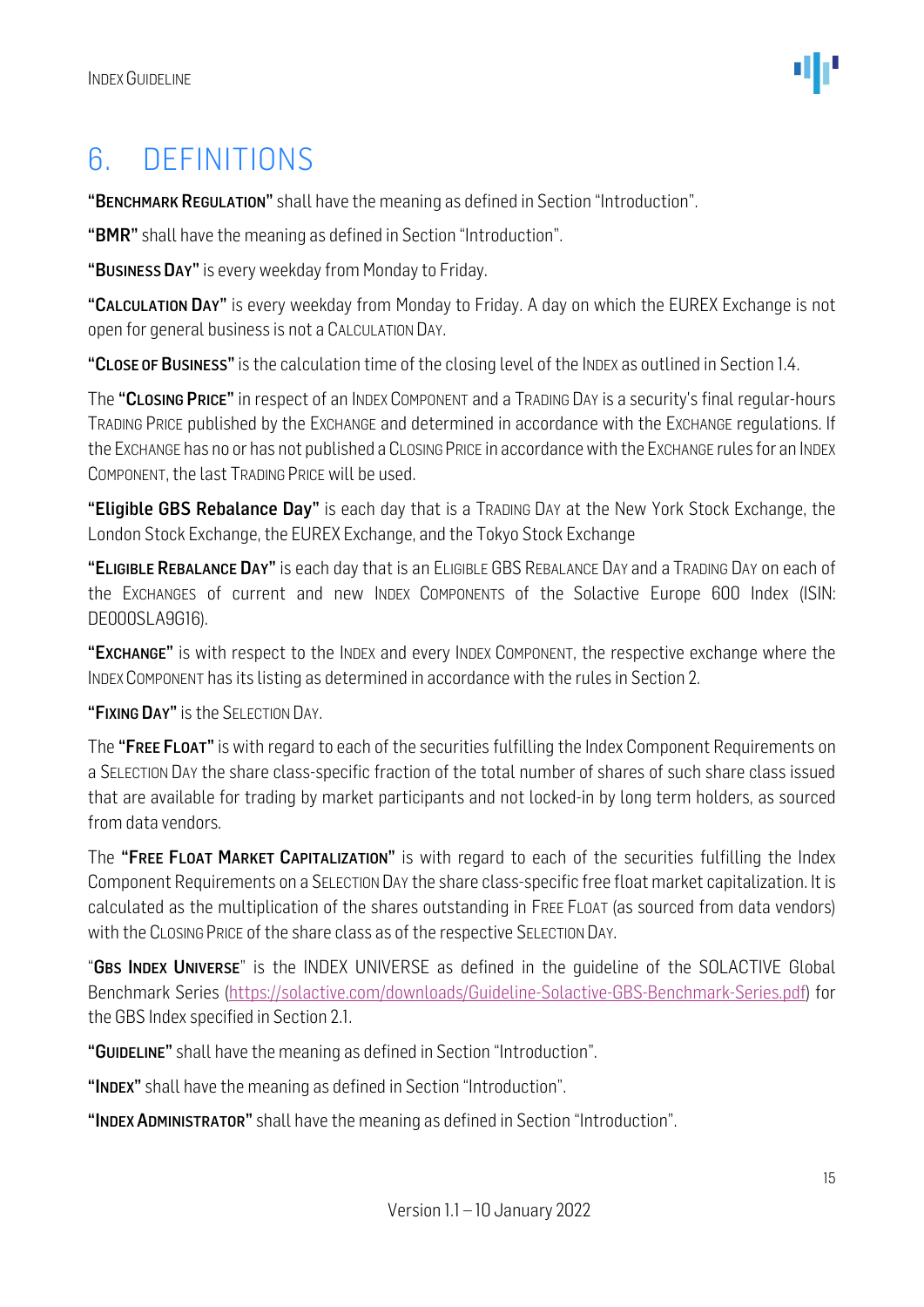"INDEX COMPONENT" is each security reflected in the INDEX.

"INDEX COMPONENT REQUIREMENTS" shall have the meaning as defined in Section 2.2.

"INDEX CURRENCY" is the currency specified in the column "Currency" in the table in Section 1.2.

"INDEX UNIVERSE REQUIREMENTS" shall have the meaning as defined in Section 2.1.

"INDEX UNIVERSE" is the sum of all financial instruments which fulfill the INDEX UNIVERSE REQUIREMENTS.

"LIVE DATE" shall have the meaning as defined in Section 1.3.

"OVERSIGHT COMMITTEE" shall have the meaning as defined in Section 5.5.

"REBALANCE DAY" is the first Wednesday in February, May, August and November. If that day is not an ELIGIBLE REBALANCE DAY the REBALANCE DAY will be the immediately following ELIGIBLE REBALANCE DAY.

"SELECTION DAY" is 20 BUSINESS DAYS before the scheduled GBS REBALANCE DAY.

"SELECTION PARTY" is Altum Faithful Investing (for more information, see [https://altum-fi.com/en/home](https://altum-fi.com/en/home-en/)[en/\)](https://altum-fi.com/en/home-en/)

"SOLACTIVE" shall have the meaning as defined in Section "Introduction".

"START DATE" shall have the meaning as defined in Section 1.3.

"TRADING DAY" is with respect to an INDEX COMPONENT included in the INDEX at the REBALANCE DAY and every INDEXCOMPONENT included in the INDEX at the CALCULATION DAY immediately following the REBALANCE DAY (for clarification: this provision is intended to capture the TRADING DAYS for the securities to be included in the INDEX as new INDEX COMPONENTS with close of trading on the relevant EXCHANGE on the REBALANCE DAY) a day on which the relevant EXCHANGE is open for trading (or a day that would have been such a day if a market disruption had not occurred), excluding days on which trading may be ceased prior to the scheduled EXCHANGE closing time and days on which the EXCHANGE is open for a scheduled shortened period. The INDEX ADMINISTRATOR is ultimately responsible as to whether a certain day is a TRADING DAY.

The "TRADING PRICE" in respect of an INDEX COMPONENT and a TRADING DAY is the most recent published price at which the INDEX COMPONENT was traded on the respective EXCHANGE.